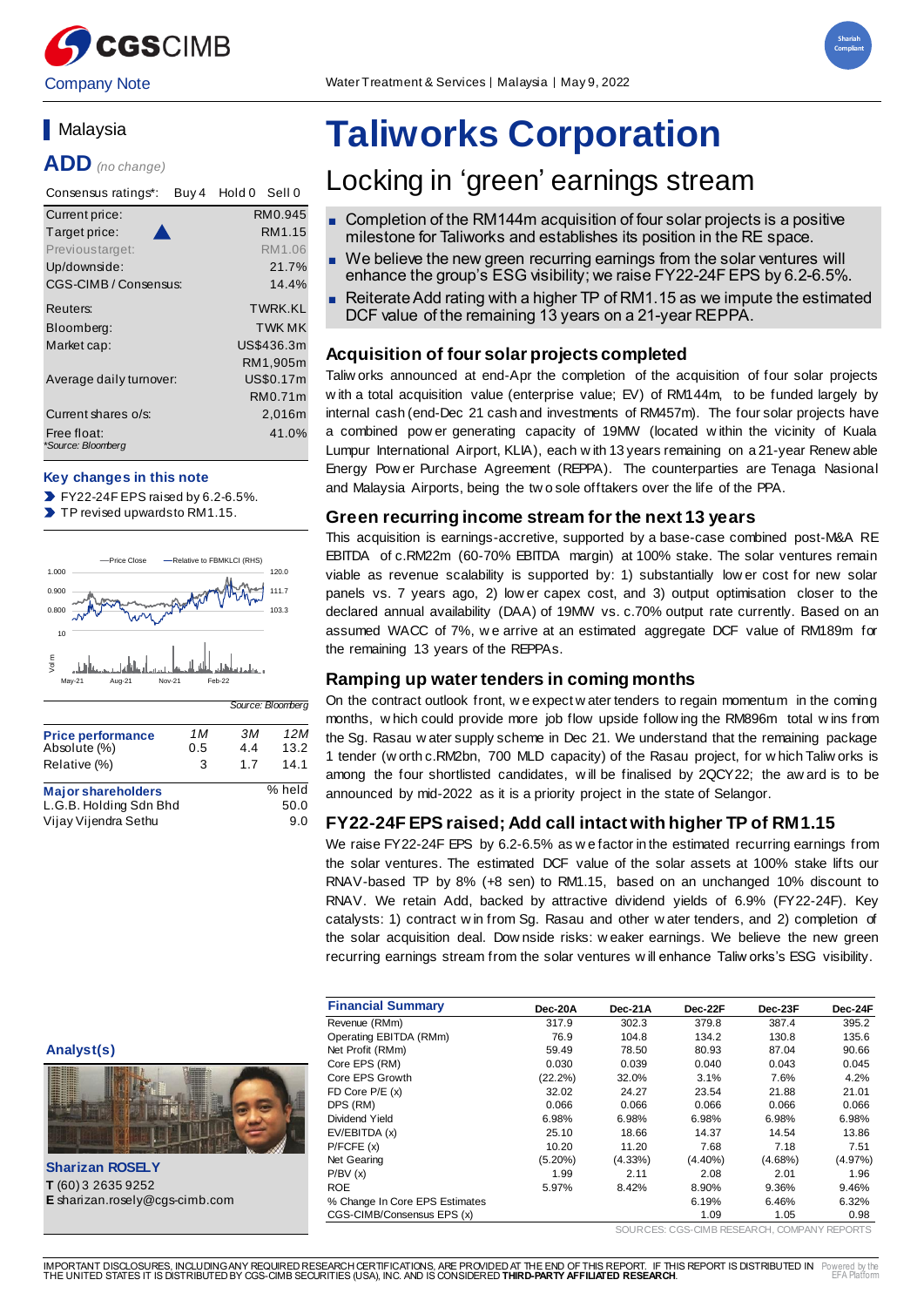

*1) F11: Fortune 11 Sdn Bhd (5MW ground-mounted solar photovoltaic (PV) facility with a 21-year concession, 13 years remaining). Offtaker: Tenaga Nasional*

*2) CS: Corporate Season Sdn Bhd (4MW rooftop-mounted solar facility with a 21-year concession, 13 years remaining). Offtaker: Malaysia Airports (Sepang) Sdn Bhd (MASSB)* 

*3) SP: Silverstar Pavilion Sdn Bhd (2x5MW parking rooftop-mounted solar facility with a 21-year concession, 13 years remaining). Offtaker: Malaysia Airports (Sepang) Sdn Bhd (MASSB)*

*4) TGOM: Terraform Global Operating Sdn Bhd (Operations and maintenance, O&M, for all three solar companies)* 

*5) SEV Renewables Sdn Bhd: Controls the remaining stakes in F11, CS and SP.* 



SOURCES: M&A ANNOUNCEMENT

NOTES: RPS – REDEEMABLE PREFERENCE SHARES

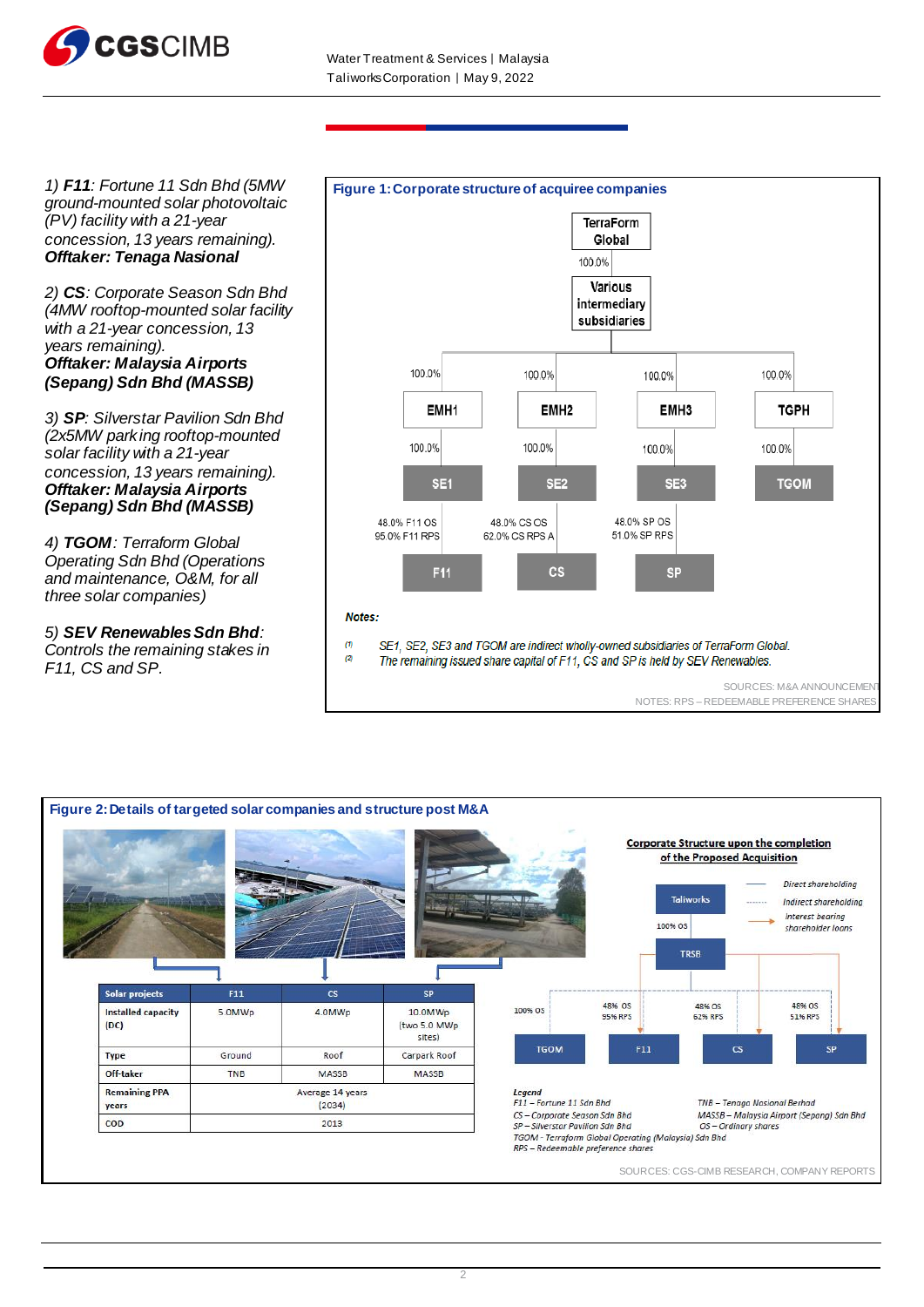

#### **Figure 3: Feed-in tariff (FIT) rates breakdown stipulated in RE Act and degression rates**

|   | <b>RE ACT (Rates as at 2012)</b>                              | <b>RM</b> per kw | <b>Annual degression</b><br>rate |
|---|---------------------------------------------------------------|------------------|----------------------------------|
|   | Base rate (above 1MW up to 10MW)                              | 0.95             | 8%                               |
|   | S01 (use as installation in buildings or building structures) | 0.26             | 8%                               |
|   | SO2 (use as building materials)                               | 0.25             | 8%                               |
| ÷ | S03 use of locally manufactured or assembled solar modules    | 0.03             | 8%                               |
|   | S04 use of locally manufactured or assembled solar inverters  | 0.01             | 8%                               |

The following are the parameters the rates of the projects are entitled to:

|             |                                                               | <b>Corporate Season</b> | <b>F11</b> | <b>Silverstar Pavilion</b> |  |
|-------------|---------------------------------------------------------------|-------------------------|------------|----------------------------|--|
|             | Base rate (based on 2013 rate)                                | 2013                    | 2013       | 2013                       |  |
| ÷           | S01 (use as installation in buildings or building structures) | Yes                     | No         | Yes                        |  |
|             | SO2 (use as building materials)                               | No                      | No         | Yes                        |  |
| $\ddotmark$ | S03 use of locally manufactured or assembled solar modules    | Yes                     | Yes        | Yes                        |  |
| ÷           | S04 use of locally manufactured or assembled solar inverters  | No                      | No         | No                         |  |
|             | SOURCES: CGS-CIMB RESEARCH, COMPANY REPORTS                   |                         |            |                            |  |

| <b>Figure 4: RNAV</b>                                     |                                             |                         |             |              |
|-----------------------------------------------------------|---------------------------------------------|-------------------------|-------------|--------------|
|                                                           | <b>Basis</b>                                | <b>Full value Stake</b> |             | <b>Value</b> |
| <b>Concession assets</b>                                  |                                             | (RM m)                  | (%)         | (RM m)       |
| Grand Saga Highway (24 years remaining concession life)   | DCF value                                   | 824.0                   | 51%         | 420.2        |
| Grand Sepadu Highway (12 years remaining concession life) | Takeover value                              | 265.0                   | 38%         | 100.7        |
| Other segments                                            | <b>Equity DCF value</b>                     |                         | Disc. Stake |              |
|                                                           | (RM <sub>m</sub> )                          | rate $(\%)$             | (%)         |              |
| SSP1 - Sungai Harmoni O&M (18 years incl. extension)      | 932.5                                       | 10%                     | 100%        | 932.5        |
| Renewable energy (Solar)                                  | 189.1                                       |                         | 7% 100%     | 189.1        |
|                                                           |                                             |                         |             |              |
|                                                           | FY23F Net profit                            |                         | P/E Stake   |              |
|                                                           | (RM <sub>m</sub> )                          | (x)                     | (%)         |              |
| Construction (Sg. Rasau package 2 & 3)                    | 25.8                                        |                         | 15 100%     | 386.3        |
| Solid Waste Management (SWM) - acquisition value          | 700.0                                       |                         | 35%         | 245.0        |
| Investment in associate & JVs (as at end-Dec 21)          |                                             |                         |             | 200.7        |
| Cash & equivalents (as at end-Dec 21)                     |                                             |                         |             | 457.1        |
| Borrowings as at end-Dec 21                               |                                             |                         |             | (358.5)      |
|                                                           |                                             |                         |             |              |
| <b>Total RNAV</b>                                         |                                             |                         |             | 2,573.1      |
| No. of shares (m)                                         |                                             |                         |             | 2,015.8      |
| <b>RNAV/share</b>                                         |                                             |                         |             | 1.28         |
| RNAV discount (%)                                         |                                             |                         |             | 10%          |
| Target price (RM/share)                                   |                                             |                         |             | 1.15         |
|                                                           | SOURCES: CGS-CIMB RESEARCH, COMPANY REPORTS |                         |             |              |

| <b>Figure 5: Earnings revision</b> |       |     |            |      |     |            |         |     |            |                                |
|------------------------------------|-------|-----|------------|------|-----|------------|---------|-----|------------|--------------------------------|
| RM <sub>m</sub>                    | 2021A |     | 2022F      |      |     | 2023F      |         |     | 2024F      |                                |
|                                    |       | Old | <b>New</b> | %chg | Old | <b>New</b> | $%$ chg | Old | <b>New</b> | $%$ chg                        |
| Revenue                            | 302   | 372 | 380        | 2%   | 379 | 387        | 2%      | 387 | 395        | 2%                             |
| <b>EBITDA</b>                      | 105   | 126 | 134        | 6%   | 123 | 131        | 7%      | 127 | 136        | 7%                             |
| Core pretax profit                 | 114   | 115 | 122        | 6%   | 112 | 119        | 6%      | 117 | 123        | 6%                             |
| Core net profit                    | 78    | 76  | 81         | 6%   | 82  | 87         | 6%      | 85  | 91         | 6%                             |
|                                    |       |     |            |      |     |            |         |     |            | SOURCES: CIMB. COMPANY REPORTS |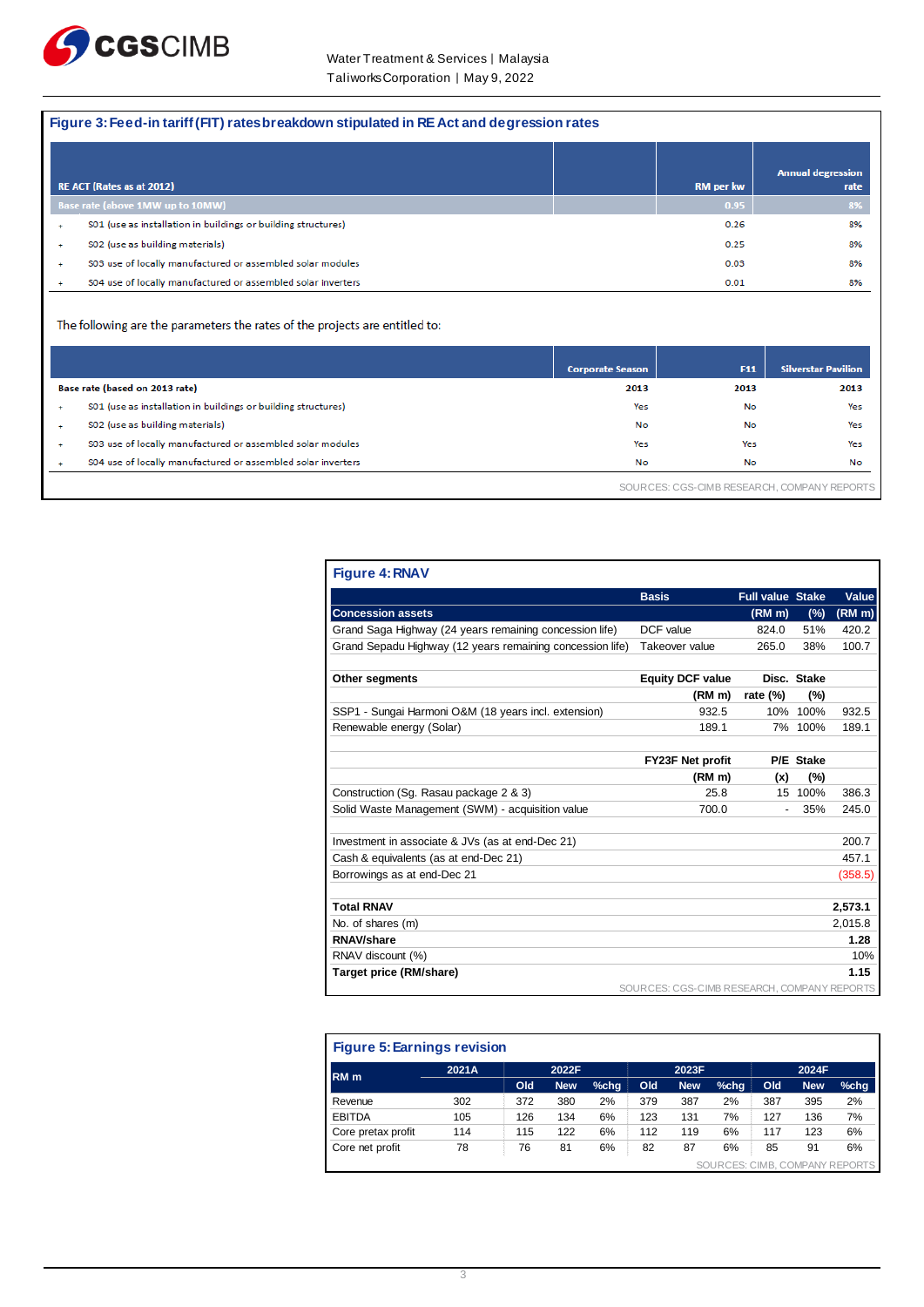



### **ESG in a nutshell**

In 2020, Taliworks undertook the development of a sustainability framework to guide its efforts in incorporating sustainability into its business model. This framework is benchmarked against sustainability best practices in industries both within and beyond the scope of operations. This framework should enable the group to create time-bound goals that are strategically aligned with the United Nations Sustainable Development Goals (UNSDG) targets.

|          | Keep your eye on                                                                                                                                                                                                                                                                                                                                                                                                                                                  |          | <b>Implications</b>                                                                                                                                                                                                                                                                      |
|----------|-------------------------------------------------------------------------------------------------------------------------------------------------------------------------------------------------------------------------------------------------------------------------------------------------------------------------------------------------------------------------------------------------------------------------------------------------------------------|----------|------------------------------------------------------------------------------------------------------------------------------------------------------------------------------------------------------------------------------------------------------------------------------------------|
| 1)       | In 2021, the group began developing a sustainability<br>framework that contained time-bound goals to guide its<br>sustainability journey over the longer term; this would be<br>incorporated into the group's Enterprise Risk<br>Management (ERM) Framework, which would cover all<br>segments of businesses, i.e. 1) water treatment, supply                                                                                                                     | 1)       | Key operational metrics for the water division address<br>the quality and quantity of water to end-users and<br>meeting demand, while managing water loss, in the<br>distribution network: Taliworks achieved above 99%<br>water treatment compliance rates in 2018-20.                  |
|          | and distribution, 2) waste management, 3) construction,<br>and 4) toll highways.                                                                                                                                                                                                                                                                                                                                                                                  | 2)       | Non-revenue water (NRW), or volume of water loss as a<br>percentage of total volume of water produced, stood at<br>42.1% in 2020.                                                                                                                                                        |
| 2)       | Budget 2022 and the 12 <sup>th</sup> Malaysia Plan (12MP) have<br>cited water infrastructure projects as among their "Green<br>Infrastructure" initiatives. Taliworks's construction<br>division could see a recovery in water contract tenders.                                                                                                                                                                                                                  | 3)       | Toll highway safety performance is guided under the<br>Malaysian Highway Authority (MHA). Taliworks met the<br>safety performance and regulatory standards of not<br>exceeding 3.15 accidents per 1m vehicles in 2020.                                                                   |
|          | <b>ESG highlights</b>                                                                                                                                                                                                                                                                                                                                                                                                                                             |          | <b>Implications</b>                                                                                                                                                                                                                                                                      |
| 1)<br>2) | Taliworks's proposed RM180.4m investment into the<br>solar business via the acquisition of several operating<br>solar companies, is in line with its vision of balancing<br>environmental, social and governance elements.<br>Its waste management operations span 28,500km <sup>2</sup> and                                                                                                                                                                      | 1)       | Taliworks's renewable energy (RE) acquisition is a long-<br>term positive in that it replaces the loss of income from<br>the expiry of Taliworks Langkawi in Oct 20. RE M&As<br>strengthen its ability to pay out our FY21-23F 6.6 sen<br>DPS p.a.                                       |
|          | employ over 8,000 workers: To ensure a sustainable<br>approach to business processes and the managing of a<br>large-scale waste management operation, the division<br>employs risk-based decision-making, daily monitoring,                                                                                                                                                                                                                                       | 2)<br>3) | The consolidation of the new solar projects is earnings-<br>accretive from FY22-24FF (+6%), supported by a base-<br>case post-M&A RE EBITDA of RM22m.<br>Some initiatives by the waste management division,                                                                              |
| 3)       | proactive action, incentive systems, and strategic target-<br>setting.<br>Taliworks seeks to ensure the quality of operations of its<br>entire supply chain/subcontractors with commitment to<br>quality, environmental and<br>occupational safety<br>standards. The group conducts annual assessments of<br>its entire supply chain. The supply chain of its water<br>division, for example, is governed under the Water<br>Services Industries Act 2006 (WSIA). |          | Environment, in promoting sustainability<br>SWM<br>awareness include improving public perception of waste<br>management, empowering communities to improve<br>environments,<br>surrounding<br>and<br>collaborative<br>educational programmes with the Ministry of Education<br>$(MOE)$ . |
|          | <b>Trends</b>                                                                                                                                                                                                                                                                                                                                                                                                                                                     |          | <b>Implications</b>                                                                                                                                                                                                                                                                      |
| 2)       | Sepadu (associate) highways maintained full four-star<br>ratings from the MHA.<br>Grand Sepadu has been certified Silver Rating by the                                                                                                                                                                                                                                                                                                                            |          | 1) In 2020, the Grand Saga (subsidiary) and Grand 1) Although Taliworks does not have a formal climate risk<br>management process, climate change-related issues<br>have been recognised as part of its risk identification<br>processes at the division level.                          |
|          | Malaysia Green Highway Index (MGHI) since 2019 2)<br>while Grand Saga's status is pending an audit by the<br>MGHI.                                                                                                                                                                                                                                                                                                                                                |          | While Taliworks is not a constituent of the FTSE4Good<br>Bursa Malaysia Index and not rated under the FTSE<br>Russell, we believe Taliworks's business model<br>contains comprehensive elements directly contributing                                                                    |
| 3)       | All plans/strategies for its water division are aligned with<br>the Task Force on Climate-Related Financial Disclosure<br>(TCFD), endorsed by Bursa Malaysia.                                                                                                                                                                                                                                                                                                     |          | to the area of sustainability under the environmental and<br>social components of the ESG sphere.<br>SOURCES: CGS-CIMB RESEARCH, REFINITIV                                                                                                                                               |
|          |                                                                                                                                                                                                                                                                                                                                                                                                                                                                   |          |                                                                                                                                                                                                                                                                                          |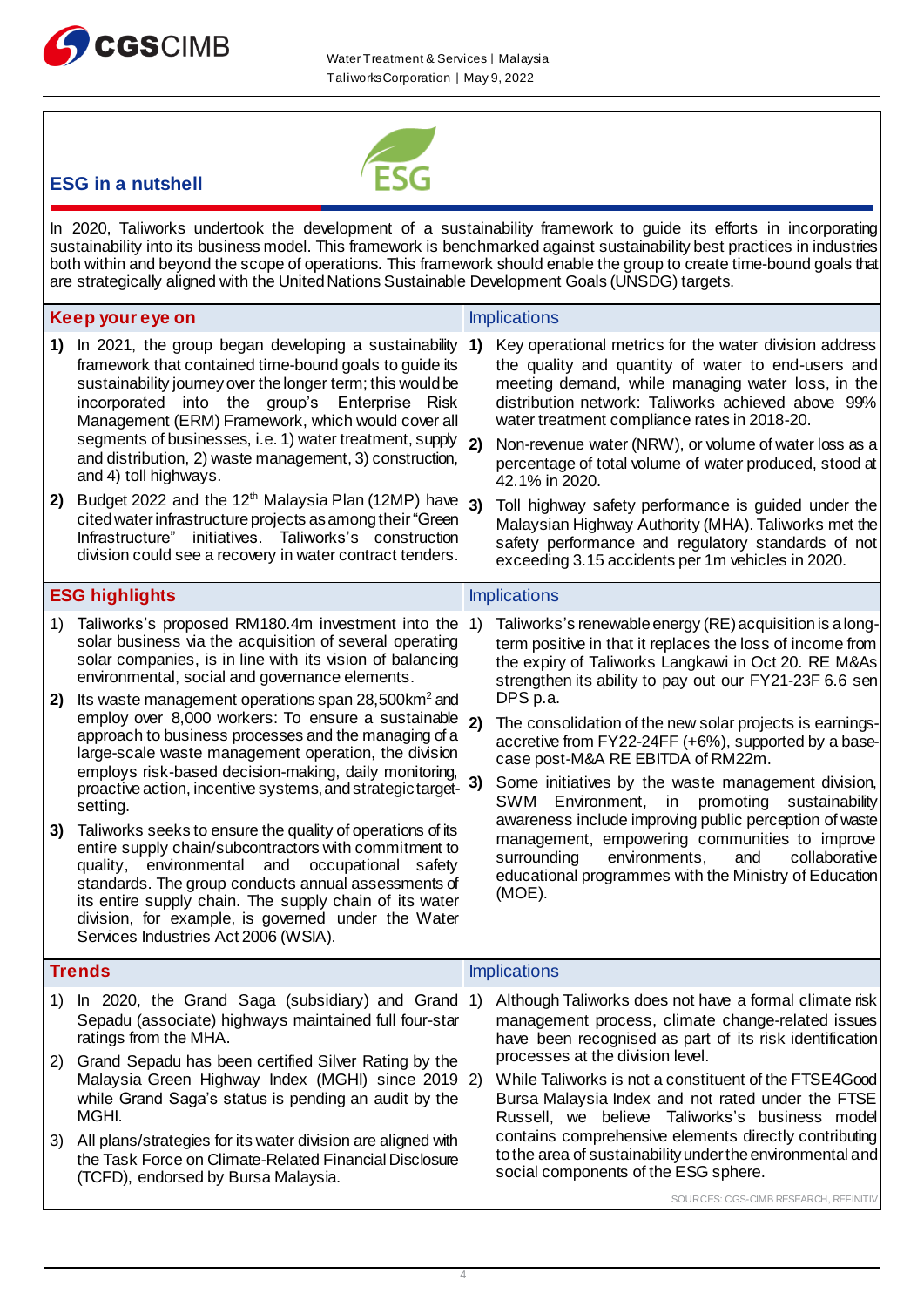

#### **BY THE NUMBERS**



#### **Profit & Loss**

| (RMm)                                     | Dec-20A | Dec-21A | Dec-22F | Dec-23F | Dec-24F |
|-------------------------------------------|---------|---------|---------|---------|---------|
| <b>Total Net Revenues</b>                 | 317.9   | 302.3   | 379.8   | 387.4   | 395.2   |
| <b>Gross Profit</b>                       | 117.5   | 139.7   | 176.5   | 173.9   | 179.5   |
| <b>Operating EBITDA</b>                   | 76.9    | 104.8   | 134.2   | 130.8   | 135.6   |
| Depreciation And Amortisation             | (43.9)  | (33.5)  | (38.0)  | (38.7)  | (39.5)  |
| <b>Operating EBIT</b>                     | 33.0    | 71.3    | 96.3    | 92.1    | 96.1    |
| Financial Income/(Expense)                | (21.1)  | (17.0)  | (22.4)  | (22.7)  | (23.1)  |
| Pretax Income/(Loss) from Assoc.          | 2.8     | 14.3    | 5.8     | 6.1     | 6.4     |
| Non-Operating Income/(Expense)            | 63.7    | 45.4    | 42.4    | 43.2    | 44.1    |
| Profit Before Tax (pre-El)                | 78.5    | 114.0   | 122.0   | 118.6   | 123.4   |
| <b>Exceptional Items</b>                  |         |         |         |         |         |
| <b>Pre-tax Profit</b>                     | 78.5    | 114.0   | 122.0   | 118.6   | 123.4   |
| Taxation                                  | (15.0)  | (11.6)  | (36.8)  | (27.2)  | (28.2)  |
| Exceptional Income - post-tax             |         |         |         |         |         |
| <b>Profit After Tax</b>                   | 63.5    | 102.4   | 85.2    | 91.5    | 95.2    |
| Minority Interests                        | (4.0)   | (23.9)  | (4.3)   | (4.4)   | (4.6)   |
| <b>Preferred Dividends</b>                |         |         |         |         |         |
| FX Gain/(Loss) - post tax                 |         |         |         |         |         |
| Other Adjustments - post-tax              |         |         |         |         |         |
| <b>Net Profit</b>                         | 59.5    | 78.5    | 80.9    | 87.0    | 90.7    |
| <b>Recurring Net Profit</b>               | 59.5    | 78.5    | 80.9    | 87.0    | 90.7    |
| <b>Fully Diluted Recurring Net Profit</b> | 59.5    | 78.5    | 80.9    | 87.0    | 90.7    |

#### **Cash Flow**

| (RMm)                            | Dec-20A | Dec-21A | Dec-22F | Dec-23F | Dec-24F |
|----------------------------------|---------|---------|---------|---------|---------|
| <b>EBITDA</b>                    | 76.9    | 104.8   | 134.2   | 130.8   | 135.6   |
| Cash Flow from Invt. & Assoc.    |         |         |         |         |         |
| Change In Working Capital        | (148.1) | (78.1)  | (14.1)  | 6.2     | 2.3     |
| (Incr)/Decr in Total Provisions  |         |         |         |         |         |
| Other Non-Cash (Income)/Expense  |         |         |         |         |         |
| <b>Other Operating Cashflow</b>  | 146.4   | 134.9   | 121.4   | 109.2   | 98.3    |
| Net Interest (Paid)/Received     | (21.1)  | (17.0)  | (22.4)  | (22.7)  | (23.1)  |
| <b>Tax Paid</b>                  | (15.0)  | (11.6)  | (36.8)  | (27.2)  | (28.2)  |
| <b>Cashflow From Operations</b>  | 39.1    | 132.9   | 182.3   | 196.3   | 184.9   |
| Capex                            | (0.5)   | (1.2)   | (1.2)   | (1.2)   | (1.2)   |
| Disposals Of FAs/subsidiaries    | 0.1     | 1.2     | 1.5     | 1.5     | 1.5     |
| Acq. Of Subsidiaries/investments | 0.0     | 0.0     | 0.0     | 0.0     | 0.0     |
| Other Investing Cashflow         | 230.4   | 69.8    | 69.8    | 69.8    | 69.8    |
| <b>Cash Flow From Investing</b>  | 230.0   | 69.9    | 70.2    | 70.2    | 70.2    |
| Debt Raised/(repaid)             | (82.4)  | (32.6)  | (4.5)   | (1.2)   | (1.3)   |
| Proceeds From Issue Of Shares    | 0.0     | 0.0     | 0.0     | 0.0     | 0.0     |
| <b>Shares Repurchased</b>        | 0.0     | 0.0     | 0.0     | 0.0     | 0.0     |
| Dividends Paid                   | (133.0) | (133.0) | (133.0) | (133.0) | (133.0) |
| <b>Preferred Dividends</b>       | 0.0     | 0.0     | 0.0     | 0.0     | 0.0     |
| Other Financing Cashflow         | (61.6)  | (39.5)  | (108.4) | (124.8) | (106.6) |
| <b>Cash Flow From Financing</b>  | (277.1) | (205.1) | (245.9) | (259.1) | (240.9) |
| <b>Total Cash Generated</b>      | (7.9)   | (2.4)   | 6.6     | 7.4     | 14.2    |
| <b>Free Cashflow To Equity</b>   | 186.7   | 170.1   | 248.0   | 265.3   | 253.8   |
| <b>Free Cashflow To Firm</b>     | 294.1   | 221.8   | 279.1   | 293.6   | 282.8   |

SOURCES: CGS-CIMB RESEARCH, COMPANY REPORTS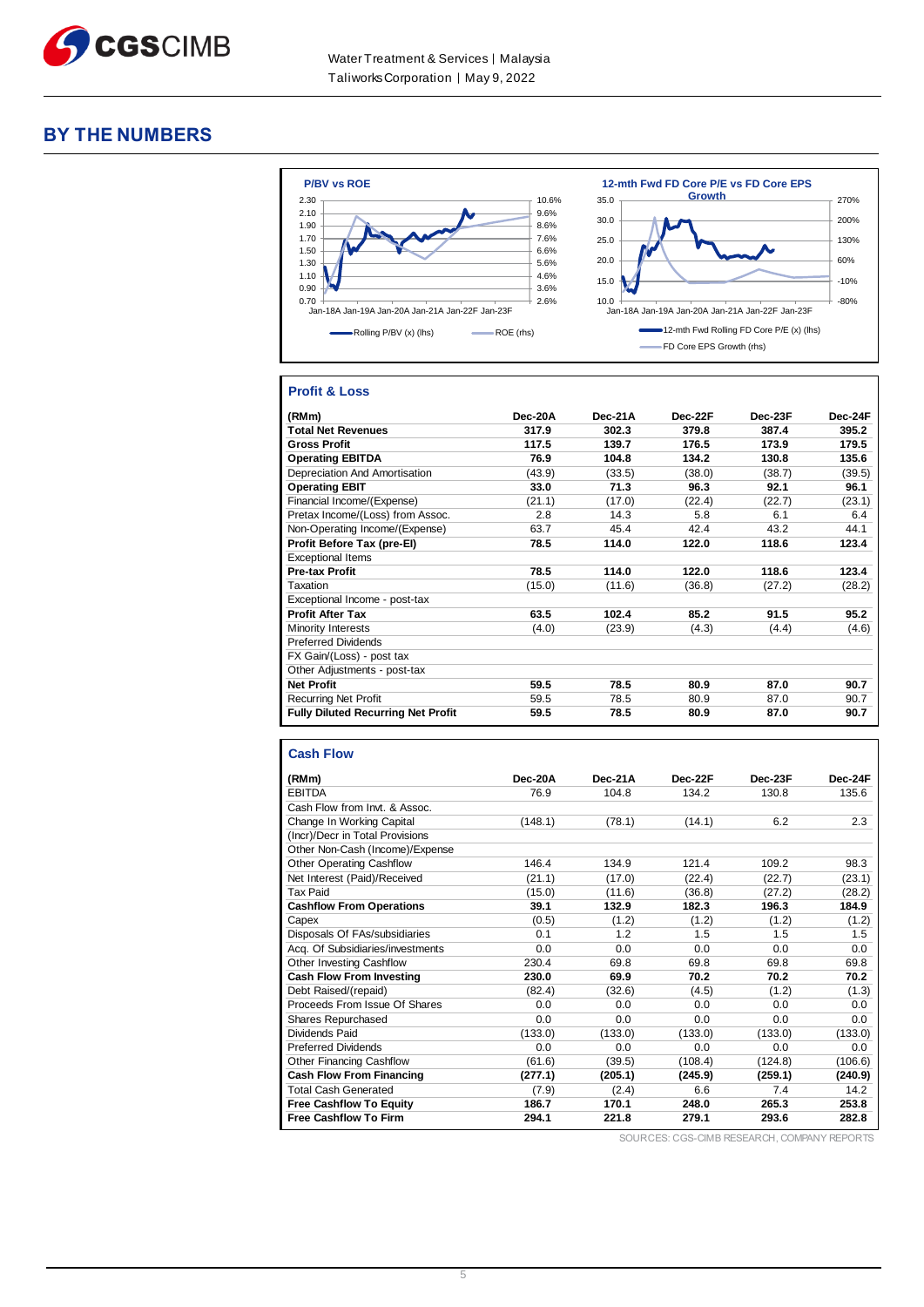

### **BY THE NUMBERS… cont'd**

| <b>Balance Sheet</b>                                                       |         |                |                |                |         |
|----------------------------------------------------------------------------|---------|----------------|----------------|----------------|---------|
| (RMm)                                                                      | Dec-20A | Dec-21A        | Dec-22F        | Dec-23F        | Dec-24F |
| <b>Total Cash And Equivalents</b>                                          | 451     | 409            | 413            | 418            | 423     |
| <b>Total Debtors</b>                                                       | 116     | 75             | 81             | 86             | 88      |
| Inventories                                                                | 3       | 3              | 3              | 3              | 3       |
| <b>Total Other Current Assets</b>                                          | 11      | $\overline{7}$ | $\overline{7}$ | $\overline{7}$ | 7       |
| <b>Total Current Assets</b>                                                | 581     | 493            | 504            | 514            | 520     |
| <b>Fixed Assets</b>                                                        | 9       | 6              | 7              | 8              | 9       |
| <b>Total Investments</b>                                                   | 224     | 221            | 222            | 222            | 223     |
| <b>Intangible Assets</b>                                                   | 1.174   | 1.146          | 1.145          | 1,144          | 1,143   |
| <b>Total Other Non-Current Assets</b>                                      | 88      | 77             | 78             | 78             | 79      |
| <b>Total Non-current Assets</b>                                            | 1.494   | 1.450          | 1,451          | 1,452          | 1,453   |
| Short-term Debt                                                            | 30      | 30             | 31             | 32             | 34      |
| Current Portion of Long-Term Debt                                          |         |                |                |                |         |
| <b>Total Creditors</b>                                                     | 68      | 59             | 83             | 84             | 85      |
| Other Current Liabilities                                                  | 21      | 20             | 21             | 22             | 23      |
| <b>Total Current Liabilities</b>                                           | 119     | 110            | 135            | 139            | 142     |
| <b>Total Long-term Debt</b>                                                | 358     | 329            | 332            | 332            | 332     |
| Hybrid Debt - Debt Component                                               |         |                |                |                |         |
| <b>Total Other Non-Current Liabilities</b>                                 | 155     | 114            | 112            | 111            | 110     |
| <b>Total Non-current Liabilities</b>                                       | 513     | 442            | 444            | 443            | 442     |
| <b>Total Provisions</b>                                                    | 235     | 234            | 234            | 234            | 234     |
| <b>Total Liabilities</b>                                                   | 867     | 786            | 813            | 816            | 819     |
| Shareholders' Equity                                                       | 959     | 905            | 915            | 946            | 971     |
| Minority Interests                                                         | 248     | 253            | 227            | 205            | 184     |
| <b>Total Equity</b>                                                        | 1,208   | 1,157          | 1,142          | 1,151          | 1,155   |
|                                                                            |         |                |                |                |         |
| <b>Key Ratios</b>                                                          |         |                |                |                |         |
|                                                                            | Dec-20A | Dec-21A        | Dec-22F        | Dec-23F        | Dec-24F |
| Revenue Growth                                                             | (15.7%) | (4.9%)         | 25.7%          | 2.0%           | 2.0%    |
| <b>Operating EBITDA Growth</b>                                             | 559%    | 36%            | 28%            | (3%)           | 4%      |
| Operating EBITDA Margin                                                    | 24.2%   | 34.7%          | 35.3%          | 33.8%          | 34.3%   |
| $M_{\text{tot}}$ $O_{\text{tot}}$ $D_{\text{tot}}$ $O_{\text{tot}}$ $(DM)$ | 0.024   | 0.005          | 0.005          | 0.027          | 0.000   |

| Revenue Growth                   | (15.7%) | (4.9%) | 25.7% | 2.0%  | 2.0%  |
|----------------------------------|---------|--------|-------|-------|-------|
| Operating EBITDA Growth          | 559%    | 36%    | 28%   | (3%)  | 4%    |
| Operating EBITDA Margin          | 24.2%   | 34.7%  | 35.3% | 33.8% | 34.3% |
| Net Cash Per Share (RM)          | 0.031   | 0.025  | 0.025 | 0.027 | 0.028 |
| BVPS (RM)                        | 0.48    | 0.45   | 0.45  | 0.47  | 0.48  |
| <b>Gross Interest Cover</b>      | 1.32    | 3.73   | 3.62  | 3.40  | 3.47  |
| <b>Effective Tax Rate</b>        | 19.1%   | 10.2%  | 30.1% | 22.9% | 22.9% |
| Net Dividend Payout Ratio        | 224%    | 169%   | 164%  | 153%  | 147%  |
| <b>Accounts Receivables Days</b> | 114.6   | 85.9   | 51.7  | 56.0  | 58.0  |
| <b>Inventory Days</b>            | 3.71    | 6.16   | 4.64  | 4.42  | 4.39  |
| <b>Accounts Payables Days</b>    | 120.9   | 93.1   | 95.2  | 111.5 | 112.9 |
| <b>ROIC (%)</b>                  | 1.88%   | 3.97%  | 5.69% | 5.52% | 5.75% |
| ROCE (%)                         | 1.93%   | 4.10%  | 5.76% | 5.53% | 5.75% |
| Return On Average Assets         | 3.56%   | 5.71%  | 5.21% | 5.51% | 5.69% |
|                                  |         |        |       |       |       |

| <b>Key Drivers</b> |          |         |         |         |         |
|--------------------|----------|---------|---------|---------|---------|
|                    | Dec-20A  | Dec-21A | Dec-22F | Dec-23F | Dec-24F |
| Revenue growth (%) | $-15.7%$ | $-4.9%$ | 25.7%   | 2.0%    | 2.0%    |

SOURCES: CGS-CIMB RESEARCH, COMPANY REPORTS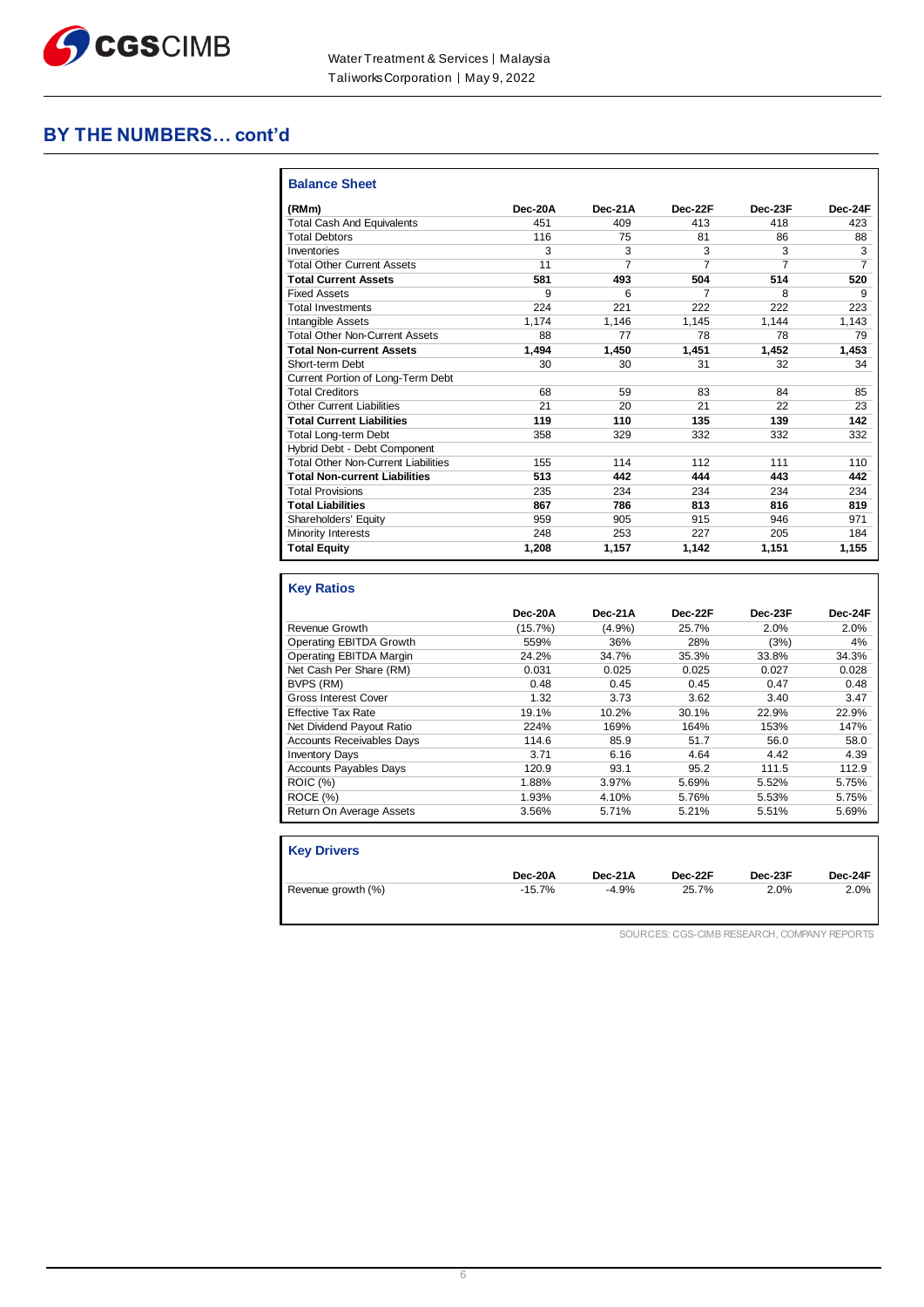

#### **DISCLAIMER**

The content of this report (including the views and opinions expressed therein, and the information comprised therein) has been prepared by and belongs to CGS-CIMB. Reports relating to a specific geographical area are produced and distributed by the corresponding CGS-CIMB entity as listed in the table below.

This report is not directed to, or intended for distribution to or use by, any person or entity who is a citizen or resident of or located in any locality, state, country or other jurisdiction where such distribution, publication, availability or use would be contrary to law or regulation.

By accepting this report, the recipient hereof represents and warrants that he is entitled to receive such report in accordance with the restrictions set forth below and agrees to be bound by the limitations contained herein (including the "Restrictions on Distributions" set out below). Any failure to comply with these limitations may constitute a violation of law. This publication is being supplied to you strictly on the basis that it will remain confidential. No part of this report may be (i) copied, photocopied, duplicated, stored or reproduced in any form by any means; or (ii) redistributed or passed on, directly or indirectly, to any other person in whole or in part, for any purpose without the prior written consent of CGS-CIMB.

The information contained in this research report is prepared from data believed to be correct and reliable at the time of issue of this report. CGS-CIMB may or may not issue regular reports on the subject matter of this reportat any frequency and may cease to do so or change the periodicity of reports at any time. CGS-CIMB has no obligation to update this report in the event of a material change to the information contained in this report. CGS-CIMB does not accept any obligation to (i) check or ensure that the contents of this report remain current, reliable or relevant, (ii) ensure that the content of this report constitutes all the information a prospective investor may require, (iii) ensure the adequacy, accuracy, completeness, reliability or fairness of any views, opinions and information, and accordingly, CGS-CIMB, its affiliates and related persons including China Galaxy International Financial Holdings Limited ("CGIFHL") and CIMB Group Sdn. Bhd. ("CIMBG") and their respective related corporations (and their respective directors, associates, connected persons and/or employees) shall not be liable in any manner whatsoever for any consequences (including but not limited to any direct, indirect or consequential losses, loss of profits and damages) of any reliance thereon or usage thereof. In particular, CGS-CIMB disclaims all responsibility and liability for the views and opinions set out in this report.

Unless otherwise specified, this report is based upon sources which CGS-CIMB considers to be reasonable. Such sources will, unless otherwise specified, for market data, be market data and prices available from the main stock exchange or market where the relevant security is listed, or, where appropriate, any other market. Information on the accounts and business of company(ies) will generally be based on published statements of the company(ies), information disseminated by regulatory information services, other publicly available information and information resulting from our research.

Whilst every effort is made to ensure that statements of facts made in this report are accurate, all estimates, projections, forecasts, expressions of opinion and other subjective judgments contained in this report are based on assumptions considered to be reasonable as of the date of the document in which they are contained and must not be construed as a representation that the matters referred to therein will occur. Past performance is not a reliable indicator of future performance. The value of investments may go down as well as up and those investing may, depending on the investments in question, lose more than the initial investment. No report shall constitute an offer or an invitation by or on behalf of CGS-CIMB or any of its affiliates (including CGIFHL, CIMBG and their respective related corporations) to any person to buy or sell any investments.

CGS-CIMB, its affiliates and related corporations (including CGIFHL, CIMBG and their respective related corporations) and/or their respective directors, associates, connected parties and/or employees may own or have positions in securities of the company(ies) covered in this research report or any securities related thereto and may from time to time add to or dispose of, or may be materially interested in, any such securities. Further, CGS-CIMB, its affiliates and their respective related corporations (including CGIFHL, CIMBG and their respective related corporations) do and seek to do business with the company(ies) covered in this research report and may from time to time act as market maker or have assumed an underwriting commitment in securities of such company(ies), may sell them to or buy them from customers on a principal basis and may also perform or seek to perform significant investment banking, advisory, underwriting or placement services for or relating to such company(ies) as well as solicit such investment, advisory or other services from any entity mentioned in this report.

CGS-CIMB or its affiliates (including CGIFHL, CIMBG and their respective related corporations) may enter into an agreement with the company(ies) covered in this report relating to the production of research reports. CGS-CIMB may disclose the contents of this report to the company(ies) covered by it and may have amended the contents of this report following such disclosure.

The analyst responsible for the production of this report hereby certifies that the views expressed herein accurately and exclusively reflect his or her personal views and opinions about any and all of the issuers or securities analysed in this report and were prepared independ ently and autonomously. No part of the compensation of the analyst(s) was, is, or will be directly or indirectly related to the inclusion of specific recommendations(s) or view(s) in this report. The analyst(s) who prepared this research report is prohibited from receiving any compensation, incentive or bonus based on specific investment banking transactions or for providing a specific recommendation for, or view of, a particular company. Information barriers and other arrangements may be established where necessary to prevent conflicts of interests arising. However, the analyst(s) may receive compensation that is based on his/their coverage of company(ies) in the performance of his/their duties or the performance of his/their recommendations and the research personnel involved in the preparation of this report may also participate in the solicitation of the businesses as described above. In reviewing this research report, an investor should be aware that any or all of the foregoing, among other things, may give rise to real or potential conflicts of interest. Additional information is, subject to the duties of confidentiality, available on request.

Reports relating to a specific geographical area are produced by the corresponding CGS-CIMB entity as listed in the table below. The term "CGS-CIMB" shall denote, where appropriate, the relevant entity distributing or disseminating the report in the particular jurisdiction referenced below, or, in every other case except as otherwise stated herein, CGS-CIMB Securities International Pte. Ltd. and its affiliates, subsidiaries and related corporations.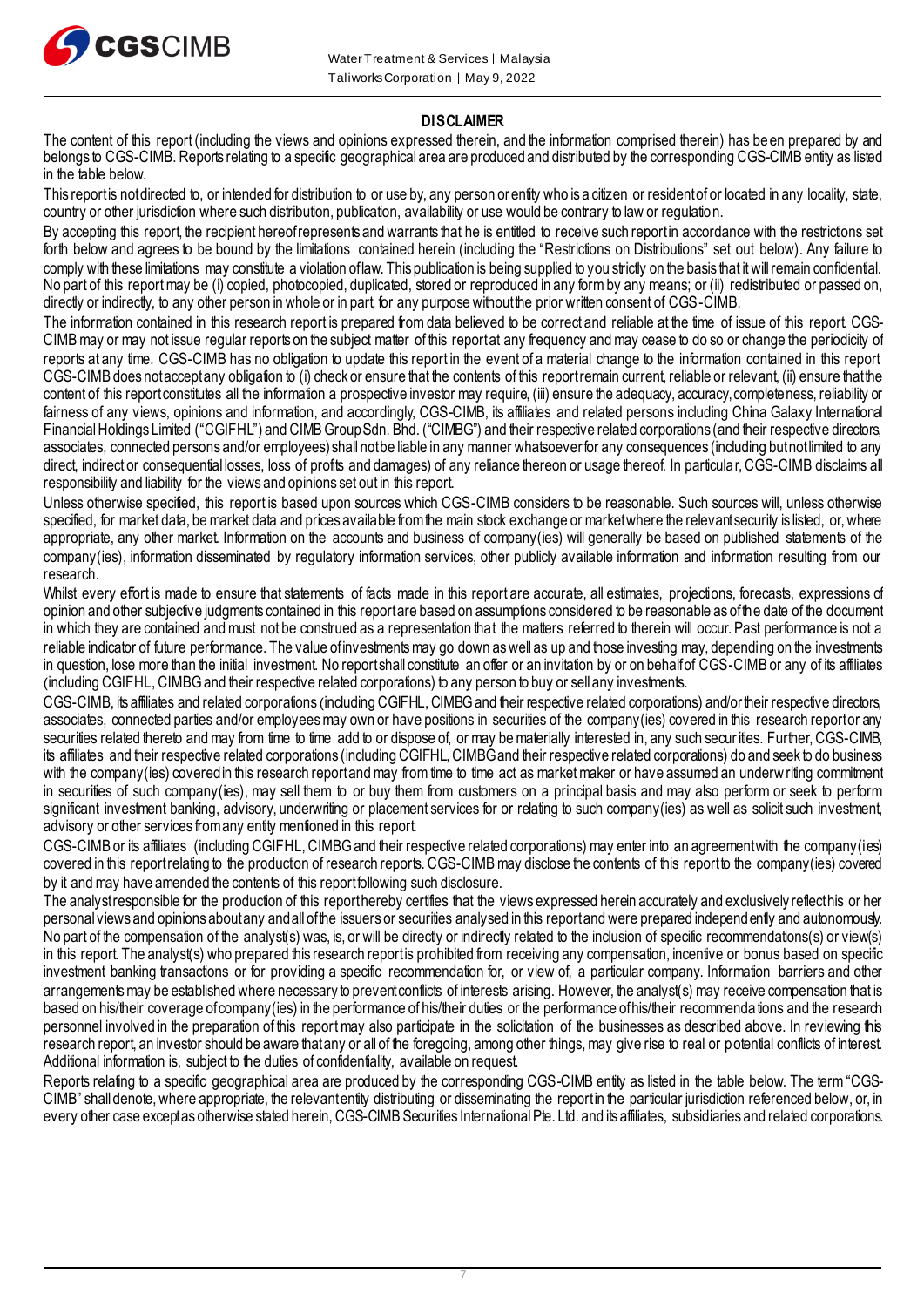

Water Treatment & Services | Malaysia Taliworks Corporation │ May 9, 2022

| Country         | <b>CGS-CIMB Entity</b>                                | <b>Regulated by</b>                                                    |
|-----------------|-------------------------------------------------------|------------------------------------------------------------------------|
| Hong Kong       | <b>CGS-CIMB Securities (Hong Kong) Limited</b>        | Securities and Futures Commission Hong Kong                            |
| <b>India</b>    | CGS-CIMB Securities (India) Private Limited           | Securities and Exchange Board of India (SEBI)                          |
| Indonesia       | <b>PT CGS-CIMB Sekuritas Indonesia</b>                | Financial Services Authority of Indonesia                              |
| <b>Malaysia</b> | CGS-CIMB Securities Sdn. Bhd.                         | Securities Commission Malaysia                                         |
| Singapore       | CGS-CIMB Securities (Singapore) Pte. Ltd.             | Monetary Authority of Singapore                                        |
| South Korea     | CGS-CIMB Securities (Hong Kong) Limited, Korea Branch | <b>Financial Services Commission and Financial Supervisory Service</b> |
| Thailand        | CGS-CIMB Securities (Thailand) Co. Ltd.               | Securities and Exchange Commission Thailand                            |

#### **Other Significant Financial Interests:**

(i) As of April 30, 2022 CGS-CIMB has a proprietary position in the securities (which may include but not be limited to shares, warrants, call warrants and/or any other derivatives) in the following company or companies covered or recommended in this report:

 $(a)$ .

(ii) Analyst Disclosure: As of May 9, 2022, the analyst(s) who prepared this report, and the associate(s), has / have an interest in the securities (which may include but not be limited to shares, warrants, call warrants and/or any other derivatives) in the following company or companies covered or recommended in this report:

 $(a)$ .

This report does not purport to contain all the information that a prospective investor may require. Neither CGS-CIMB nor any of its affiliates (including CGIFHL, CIMBG and their related corporations) make any guarantee, representation or warranty, express or implied, as to the adequacy, accuracy, completeness, reliability or fairness of any such information and opinion contained in this report. Neither CGS-CIMB nor any of its affiliates nor their related persons (including CGIFHL, CIMBG and their related corporations) shall be liable in any manner whatsoever for any consequences (including but not limited to any direct, indirect or consequential losses, loss of profits and damages) of any reliance thereon or usage thereof. This report is general in nature and has been prepared for information purposes only. It is intended for circulation amongst CGS-CIMB's clients generally

and does not have regard to the specific investment objectives, financial situation and the particular needs of any specific person who may receive this report. The information and opinions in this report are not and should not be construed or considered as an offer, recommendation or solicitation to buy or sell the subject securities, related investments or other financial instruments or any derivative instrument, or any rights pertaining thereto.

Investors are advised to make their own independent evaluation of the information contained in this research report, consider their own individual investment objectives, financial situation and particular needs and consult their own professional and financial advisers as to the legal, business, financial, tax and other aspects before participating in any transaction in respect of the securities of company(ies) covered in this research report. The securities of such company(ies) may not be eligible for sale in all jurisdictions or to all categories of investors.

#### Restrictions on Distributions

**Australia:** Despite anything in this report to the contrary, this research is provided in Australia by CGS-CIMB Securities (Singapore) Pte. Ltd. and CGS-CIMB Securities (Hong Kong) Limited. This research is only available in Australia to persons who are "wholesale clients" (within the meaning of the Corporations Act 2001 (Cth) and is supplied solely for the use of such wholesale clients and shall not be distributed or passed on to any other person. You represent and warrant that if you are in Australia, you are a "wholesale client". This research is of a general nature only and has been prepared without taking into account the objectives, financial situation or needs of the individual recipient. CGS-CIMB Securities (Singapore) Pte. Ltd. and CGS-CIMB Securities (Hong Kong) Limited do not hold, and are not required to hold an Australian financial services license. CGS-CIMB Securities (Singapore) Pte. Ltd. and CGS-CIMB Securities (Hong Kong) Limited rely on "passporting" exemptions for entities appropriately licensed by the Monetary Authority of Singapore (under ASIC Class Order 03/1102) and the Securities and Futures Commission in Hong Kong (under ASIC Class Order 03/1103).

**Canada:** This research report has not been prepared in accordance with the disclosure requirements of Dealer Member Rule 3400 – Research Restrictions and Disclosure Requirements of the Investment Industry Regulatory Organization of Canada. For any research report distributed by CIBC, further disclosures related to CIBC conflicts of interest can be found at https://researchcentral.cibcwm.com .

**China:** For the purpose of this report, the People's Republic of China ("PRC") does not include the Hong Kong Special Administrative Region, the Macau Special Administrative Region or Taiwan. The distributor of this report has not been approved or licensed by the China Securities Regulatory Commission or any other relevant regulatory authority or governmental agency in the PRC. This report contains only marketing information. The distribution of this report is not an offer to buy or sell to any person within or outside PRC or a solicitation to any person within or outside of PRC to buy or sell any instruments described herein. This report is being issued outside the PRC to a limited number of institutional investors and may not be provided to any person other than the original recipient and may not be reproduced or used for any other purpose.

France: Only qualified investors within the meaning of French law shall have access to this report This report shall not be considered as an offer to subscribe to, or used in connection with, any offer for subscription or sale or marketing or direct or indirect distribution of financial instruments and it is not intended as a solicitation for the purchase of any financial instrument.

Germany: This report is only directed at persons who are professional investors as defined in sec 31a(2) of the German Securities Trading Act (WpHG). This publication constitutes research of a non-binding nature on the market situation and the investment instruments cited here at the time of the publication of the information.

The current prices/yields in this issue are based upon closing prices from Bloomberg as of the day preceding publication. Please note that neither the German Federal Financial Supervisory Agency (BaFin), nor any other supervisory authority exercises any control over the content of this report.

**Hong Kong:** This report is issued and distributed in Hong Kong by CGS-CIMB Securities (Hong Kong) Limited ("CHK") which is licensed in Hong Kong by the Securities and Futures Commission for Type 1 (dealing in securities) and Type 4 (advising on securities) activities. Any investors wishing to purchase or otherwise deal in the securities covered in this report should contact the Head of Sales at CGS-CIMB Securities (Hong Kong) Limited. The views and opinions in this research reportare our own as of the date hereof and are subject to change. If the Financial Services and Markets Act of the United Kingdom or the rules of the Financial Conduct Authority apply to a recipient, our obligations owed to such recipient therein are unaffected.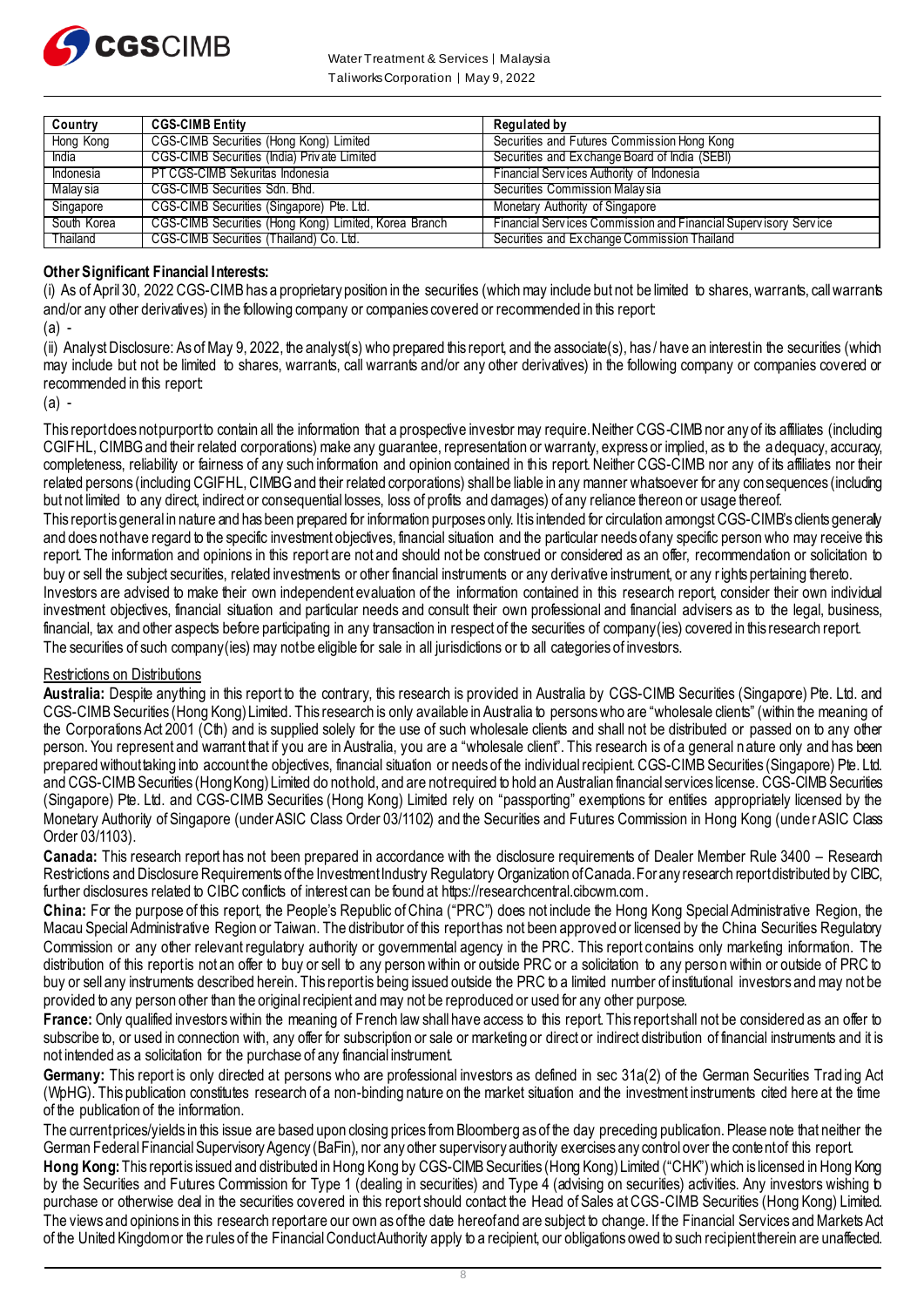

CHK has no obligation to update its opinion or the information in this research report.

This publication is strictly confidential and is for private circulation only to clients of CHK.

CHK does not make a market on other securities mentioned in the report.

India: This report is issued and distributed in India by CGS-CIMB Securities (India) Private Limited ("CGS-CIMB India"). CGS-CIMB India is a subsidiary of CGS-CIMB Securities International Pte. Ltd. which is in turn is a 50:50 joint venture company of CGIFHL and CIMBG. The details of the members of the group of companies of CGS-CIMB can be found at www.cgs-cimb.com, CGIFHL at www.chinastock.com.hk/en/ACG/ContactUs/index.aspx and CIMBG at www.cimb.com/en/who-we-are.html. CGS-CIMB India is registered with the National Stock Exchange of India Limited and BSE Limited as a trading and clearing member (Merchant Banking Number: INM000012037) under the Securities and Exchange Board of India (Stock Brokers and Sub-Brokers) Regulations, 1992. In accordance with the provisions of Regulation 4(g) of the Securities and Exchange Board of India (Investment Advisers) Regulations, 2013, CGS-CIMB India is not required to seek registration with the Securities and Exchange Board of India ("SEBI") as an Investment Adviser. CGS-CIMB India is registered with SEBI (SEBI Registration Number: INZ000209135) as a Research Analyst (INH000000669) pursuant to the SEBI (Research Analysts) Regulations, 2014 ("Regulations").

This report does not take into account the particular investment objectives, financial situations, or needs of the recipients. It is not intended for and does not deal with prohibitions on investment due to law/jurisdiction issues etc. which may exist for certain persons/entities. Recipients should rely on their own investigations and take their own professional advice before investment.

The report is not a "prospectus" as defined under Indian Law, including the Companies Act, 2013, and is not, and shall not be, approved by, or filed or registered with, any Indian regulator, including any Registrar of Companies in India, SEBI, any Indian stock exchange, or the Reserve Bank of India. No offer, or invitation to offer, or solicitation of subscription with respect to any such securities listed or proposed to be listed in India is being made, or intended to be made, to the public, or to any member or section of the public in India, through or pursuant to this report.

The research analysts, strategists or economists principally responsible for the preparation of this research report are segr egated from the other activities of CGS-CIMB India and they have received compensation based upon various factors, including quality, accuracy and value of research, firm profitability or revenues, client feedback and competitive factors. Research analysts', strategists' or economists' compensation is not linked to investment banking or capital markets transactions performed or proposed to be performed by CGS-CIMB India or its affiliates.

CGS-CIMB India does not have actual / beneficial ownership of 1% or more securities of the subject company in this research report, at the end of the month immediately preceding the date of publication of this research report. However, since affiliates of CGS-CIMB India are engaged in the financial services business, they might have in their normal course of business financial interests or actual / beneficial ownership of one per cent or more in various companies including the subject company in this research report.

CGS-CIMB India or its associates, may: (a) from time to time, have long or short position in, and buy or sell the securities of the subject company in this research report; or (b) be engaged in any other transaction involving such securities and earn brokerage or other compensation or act as a market maker in the financial instruments of the subject company in this research report or act as an advisor or lender/borrower to such company or may have any other potential conflict of interests with respect to any recommendation and other related information and opinions.

CGS-CIMB India, its associates and the analyst engaged in preparation of this research report have not received any compensation for investment banking, merchant banking or brokerage services from the subject company mentioned in the research report in the past 12 months.

CGS-CIMB India, its associates and the analyst engaged in preparation of this research report have not managed or co-managed public offering of securities for the subject company mentioned in the research report in the past 12 months. The analyst from CGS-CIMB India engaged in preparation of this research report or his/her relative (a) do not have any financial interests in the subject company mentioned in this research report; (b) do not own 1% or more of the equity securities of the subject company mentioned in the research report as of the last day of the mon th preceding the publication of the research report; (c) do not have any material conflict of interest at the time of publication of the research report.

**Indonesia:** This report is issued and distributed by PT CGS-CIMB Sekuritas Indonesia ("CGS-CIMB Indonesia"). The views and opinions in this research report are our own as of the date hereof and are subject to change. CGS-CIMB Indonesia has no obligation to update its opinion or the information in this research report. This report is for private circulation only to clients of CGS-CIMB Indonesia. Neither this report nor any copy hereof may be distributed in Indonesia or to any Indonesian citizens wherever they are domiciled or to Indonesian residents except in compliance with applicable Indonesian capital market laws and regulations.

This research report is not an offer of securities in Indonesia. The securities referred to in this research report have not been registered with the Financial Services Authority (Otoritas Jasa Keuangan) pursuant to relevant capital market laws and regulations, and may not be offered or sold within the territory of the Republic of Indonesia or to Indonesian citizens through a public offering or in circumstances which constitute an offer within the meaning of the Indonesian capital market law and regulations.

**Ireland:**CGS-CIMB is not an investment firm authorised in the Republic of Ireland and no part of this document should be construed as CGS-CIMB acting as, or otherwise claiming or representing to be, an investment firm authorised in the Republic of Ireland.

Malaysia: This report is distributed in Malaysia by CGS-CIMB Securities Sdn. Bhd. ("CGS-CIMB Malaysia") solely for the benefit of and for the exclusive use of our clients. Recipients of this report are to contact CGS-CIMB Malaysia, at Level 29, Menara Bumiputra-Commerce, No. 11, Jalan Raja Laut, 50350 Kuala Lumpur, Malaysia, in respect of any matters arising from or in connection with this report. CGS-CIMB Malaysia has no obligation to update, revise or reaffirm its opinion or the information in this research reports after the date of this report.

**New Zealand:** In New Zealand, this report is for distribution only to persons who are wholesale clients pursuant to section 5C of the Financial Advisers Act 2008.

Singapore: This report is issued and distributed by CGS-CIMB Securities (Singapore) Pte Ltd ("CGS-CIMB Singapore"). CGS-CIMB Singapore is a capital markets services licensee under the Securities and Futures Act (Chapter 289). Accordingly, it is exempted from the requirement to hold a financial adviser's licence under the Financial Advisers Act, Cap 110 ("FAA") for advising on investment products, by issuing or promulgating research analyses or research reports, whether in electronic, print or other form. CGS-CIMB Singapore is subject to the applicable rules under the FAA unless it is able to avail itself to any prescribed exemptions.

Recipients of this report are to contact CGS-CIMB Singapore, 10 Marina Boulevard, Marina Bay Financial Centre Tower 2, #09-01, Singapore 018983 in respect of any matters arising from, or in connection with this report. CGS-CIMB Singaporehas no obligation to update its opinion or the information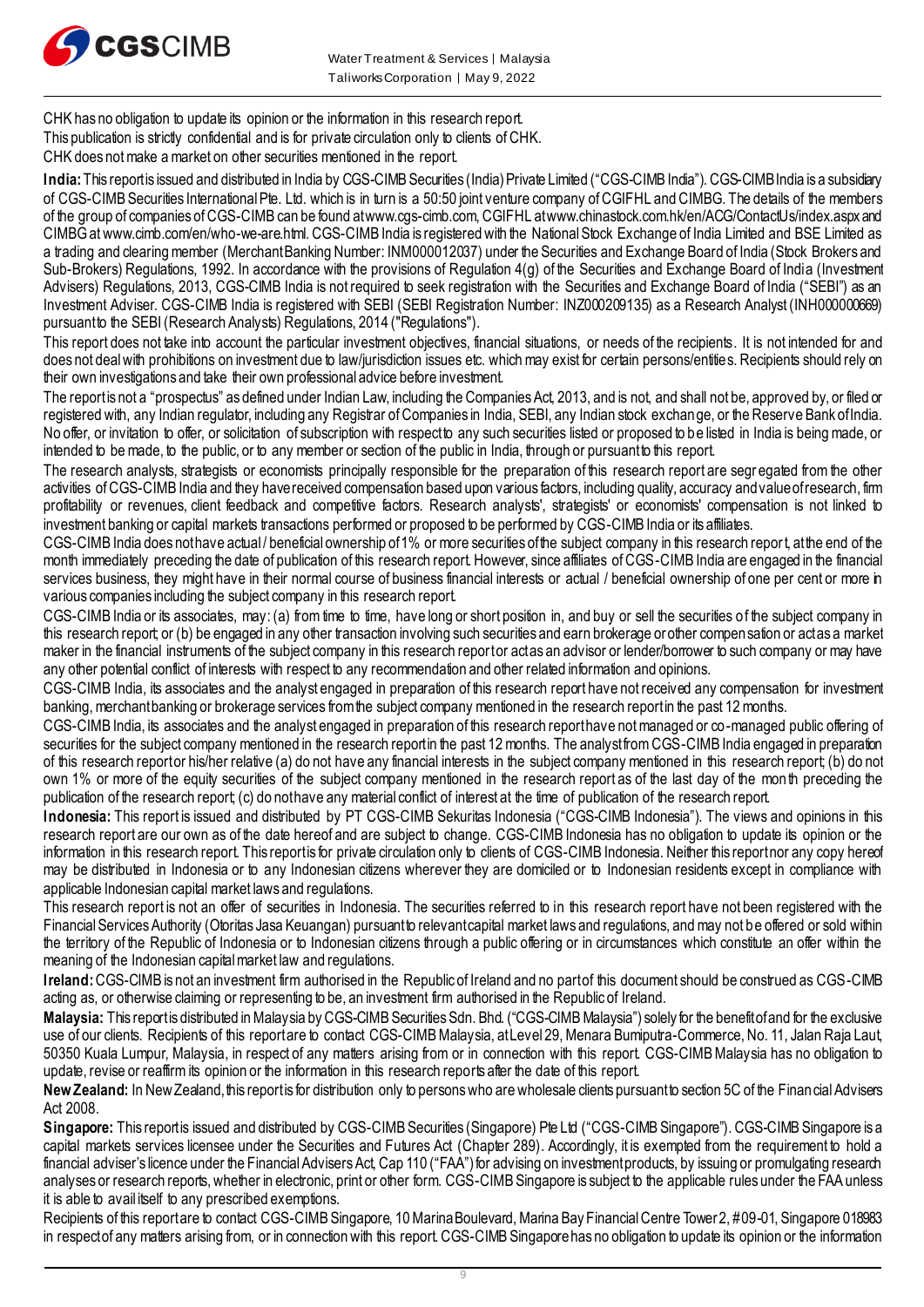

in this research report. This publication is strictly confidential and is for private circulation only. If you have not been sent this report by CGS-CIMB Singapore directly, you may not rely, use or disclose to anyone else this report or its contents.

If the recipient of this research report is not an accredited investor, expert investor or institutional investor, CGS-CIMB Singapore accepts legal responsibility for the contents of the report without any disclaimer limiting or otherwise curtailing such legal responsibility. If the recipient is an accredited investor, expert investor or institutional investor, the recipient is deemed to acknowledge that CGS-CIMB Singapore is exempt from certain requirements under the FAA and its attendant regulations, and as such, is exempt from complying with the following:

(a) Section 25 of the FAA (obligation to disclose product information);

(b) Section 27 (duty not to make recommendation with respect to any investment product without having a reasonable basis where you may be reasonably expected to rely on the recommendation) of the FAA;

(c) MAS Notice on Information to Clients and Product Information Disclosure [Notice No. FAA-N03];

(d) MAS Notice on Recommendation on Investment Products [Notice No. FAA-N16];

(e) Section 36 (obligation on disclosure of interest in specified products), and

(f) any other laws, regulations, notices, directive, guidelines, circulars and practice notes which are relates to the above, to the extent permitted by applicable laws, as may be amended from time to time, and any other laws, regulations, notices, directive, quidelines, circulars, and practice notes as we may notify you from time to time. In addition, the recipient who is an accredited investor, expert investor or institutional investor acknowledges that as CGS-CIMB Singapore is exempt from Section 27 of the FAA, the recipient will also not be able to file a civil claim against CGS-CIMB Singapore for any loss or damage arising from the recipient's reliance on any recommendation made by CGS-CIMB Singaporewhich would otherwise be a right that is available to the recipient under Section 27 of the FAA...

CGS-CIMB Singapore, its affiliates and related corporations, their directors, associates, connected parties and/or employees may own or have positions in specified products of the company(ies) covered in this research report or any specified products related thereto and may from time to time add to or dispose of, or may be materially interested in, any such specified products. Further, CGS-CIMB Singapore, its affiliates and its related corporations do and seek to do business with the company(ies) covered in this research report and may from time to time act as market maker or have assumed an underwriting commitment in specified products of such company(ies), may sell them to or buy them from customers on a principal basis and may also perform or seek to perform significant investment banking, advisory, underwriting or placement services for or relating to such company(ies) as well as solicit such investment, advisory or other services from any entity mentioned in this report.

As of May 6, 2022, CGS-CIMB Singapore does nothave a proprietary position in the recommended specified products in this report.

CGS-CIMB Singapore does notmake a market on the securities mentioned in the report.

South Korea: This report is issued and distributed in South Korea by CGS-CIMB Securities (Hong Kong) Limited, Korea Branch ("CGS-CIMB Korea") which is licensed as a cash equity broker, and regulated by the Financial Services Commission and Financial Supervisory Service of Korea. In South Korea, this report is for distribution only to professional investors under Article 9(5) of the Financial Investment Services and Capital Market Act of Korea ("FSCMA").

Spain: This document is a research report and it is addressed to institutional investors only. The research report is of a general nature and not personalised and does not constitute investment advice so, as the case may be, the recipient must seek proper advice before adopting any investment decision. This document does not constitute a public offering of securities.

CGS-CIMB is not registered with the Spanish Comision Nacional del Mercado de Valores to provide investment services.

**Sweden:**This report contains only marketing information and has not been approved by the Swedish Financial Supervisory Authority. The distribution of this report is not an offer to sell to any person in Sweden or a solicitation to any person in Sweden to buy any instruments described herein and may not be forwarded to the public in Sweden.

Switzerland: This report has not been prepared in accordance with the recognized self-regulatory minimal standards for research reports of banks issued by the Swiss Bankers' Association (Directives on the Independence of Financial Research).

**Thailand:** This report is issued and distributed by CGS-CIMB Securities (Thailand) Co. Ltd. ("CGS-CIMB Thailand") based upon sources believ ed to be reliable (but their accuracy, completeness or correctness is not quaranteed). The statements or expressions of opinion herein were arrived at after due and careful consideration for use as information for investment. Such opinions are subject to change without notice and CGS-CIMB Thailand has no obligation to update its opinion or the information in this research report.

CGS-CIMB Thailand may actor acts as Market Maker, and issuer and offeror of Derivative Warrants and Structured Note w hich may have the following securities as its underly ing securities. Inv estors should carefully read and study the details of the deriv ativ e w arrants in the prospectus before making inv estment decisions. AAV, ACE, ADVANC, AEONTS, AMATA, AOT, AP, BAM, BANPU, BBL, BCH, BCP, BCPG, BDMS, BEC, BEM, BGRIM, BH, BJC, BTS, CBG, CENTEL, CHG, CK, CKP, COM7, CPALL, CPF, CPN, CRC, DELTA, DOHOME, DTAC, EA, EGCO, ESSO, GLOBAL, GPSC, GULF, GUNKUL, HANA, HMPRO, ICHI, INTUCH, IRPC, IVL, JAS, JMART, JMT, KBANK, KCE, KKP, KTB, KTC, LH, MAJOR, MEGA, MINT, MTC, NRF, OR, ORI, OSP, PLANB, PRM, PSL, PTG, PTL, PT T, PTTEP, PTTGC, QH, RATCH, RBF, RS, SAWAD, SCB, SCC, SCGP, SINGER, SPALI, SPRC, STA, STEC, STGT, SUPER, SYNEX, TASCO, TCAP, THANI, TISCO, TKN,

TOP, TQM, TRUE, TTB, TU, TVO, VGI, WHA

#### **Corporate Governance Report:**

The disclosure of the survey result of the Thai Institute of Directors Association ("IOD") regarding corporate gov ernance is made pursuant to the policy of the Office of the Securities and Ex change Commission. The surv ey of the IOD is based on the information of a company listed on the Stock Ex change of Thailand and the Market for Alternative Investment disclosed to the public and able to be accessed by a general public investor. The result, therefore, is from the perspective of a third party. It is not an ev aluation of operation and is not based on inside information.

The survey result is as of the date appearing in the Corporate Governance Report of Thai Listed Companies. As a result, the survey result may be changed after that date. CGS-CIMB Thailand does not confirm nor certify the accuracy of such surv ey result.

| 500 P.A<br>: Range:<br>JLL | 10 <sup>t</sup><br>ഹ<br>ו טע<br>ັບປ | $\circ$<br>. or<br>◡◡ | $\overline{\phantom{a}}$<br>7(<br>$\cdot$ $\cdot$ | $\sim$ $\sim$<br>או∩ום≻<br>ט ו<br>DUUW | Result<br>v ev<br>Sur<br>N٥ |
|----------------------------|-------------------------------------|-----------------------|---------------------------------------------------|----------------------------------------|-----------------------------|
| Description:               | v oallant<br>ັບບ⊓ບ⊓ເ                | Ver<br>000ز<br>আ      | 000خ                                              | $\cdot$ $\cdot$<br>N/r                 | N/r                         |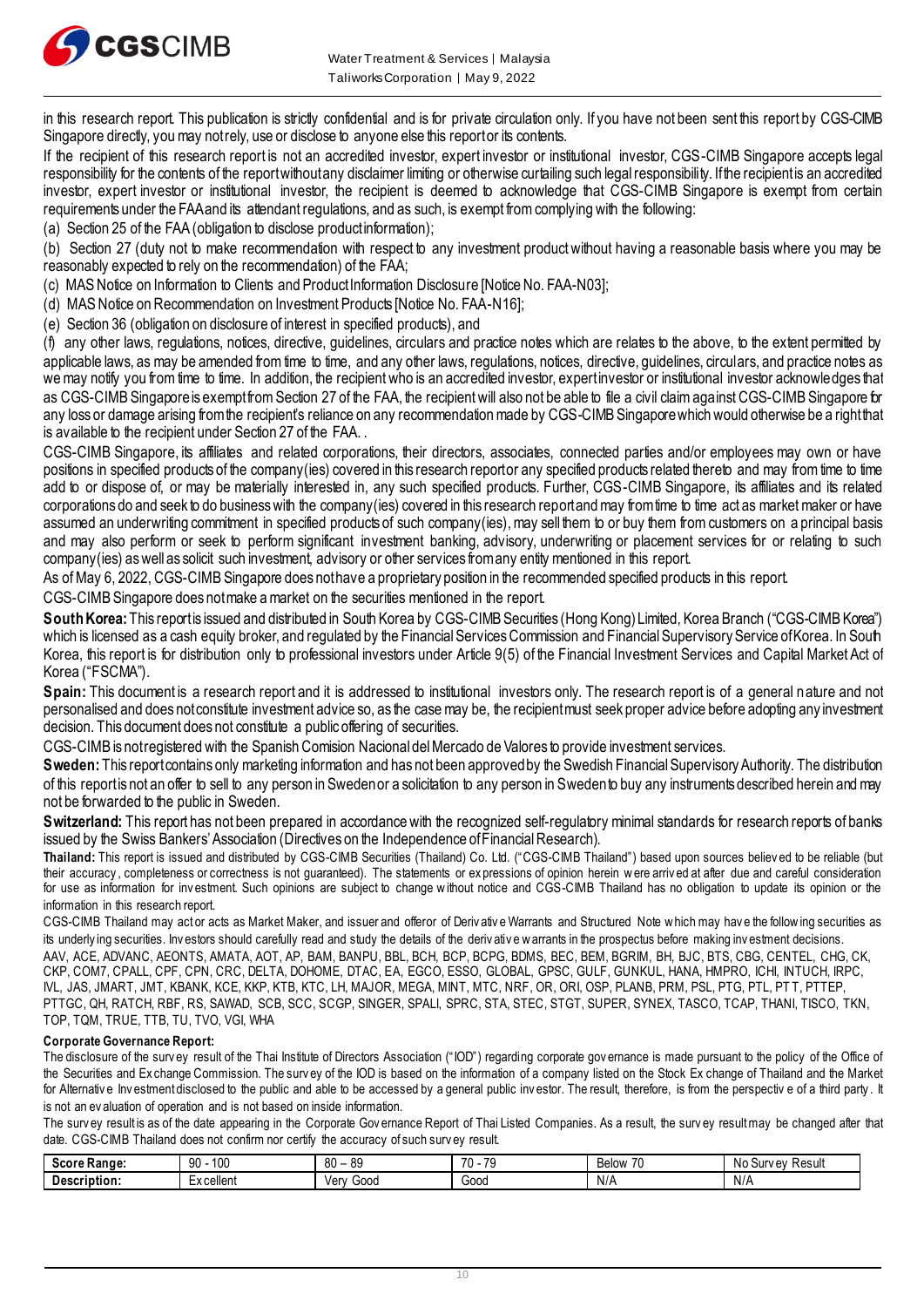

**United Arab Emirates:** The distributor of this report has not been approved or licensed by the UAE Central Bank or any other relevant licensing authorities or governmental agencies in the United Arab Emirates. This report is strictly private and confidential and has not been reviewed by, deposited or registered with UAE Central Bank or any other licensing authority or governmental agencies in the United Arab Emirates. This report is being issued outside the United Arab Emirates to a limited number of institutional investors and must not be provided to any person other than the original recipient and may not be reproduced or used for any other purpose. Further, the information contained in this report is not intended to lead to the sale of investments under any subscription agreement or the conclusion of any other contract of whatsoever nature within the territory of the United Arab Emirates.

**United Kingdom and European Economic Area (EEA):**In the United Kingdom and European Economic Area, this material is also being distributed by CGS-CIMB Securities (UK) Limited ("CGS-CIMB UK"). CGS-CIMB UK is authorized and regulated by the Financial Conduct Authority and its registered office is at 53 New Broad Street, London EC2M 1JJ. The material distributed by CGS-CIMB UK has been prepared in accordance with CGS-CIMB's policies for managing conflicts of interest arising as a result of publication and distribution of this material. This material is for distribution only to, and is solely directed at, selected persons on the basis that those persons: (a) are eligible counterparties and professional clients of CGS-CIMB UK; (b) have professional experience in matters relating to investments falling within Article 19(5) of the Financial Services and Markets Act 2000 (Financial Promotion) Order 2005 (as amended, the "Order"), (c) fall within Article 49(2)(a) to (d) ("high net worth companies, unincorporated associations etc") of the Order; (d) are outside the United Kingdom subject to relevant regulation in each jurisdiction, material(all such persons together being referred to as "relevant persons"). This material is directed only at relevant persons and must not be acted on or relied on by persons who are not relevant persons. Any investment or investment activity to which this material relates is available only to relevant persons and will be engaged in only with relevant persons.

This material is categorised as non-independent for the purposes of CGS-CIMB UK and therefore does not provide an impartial or objective assessment of the subject matter and does not constitute independent research. Consequently, this material has not been prepared in accordance with legal requirements designed to promote the independence of research and will not be subject to any prohibition on dealing ahead of the dissemination of research. Therefore, this material is considered a marketing communication.

United States: This research report is distributed in the United States of America by CGS-CIMB Securities (USA) Inc, a U.S. registered broker-dealer and an affiliate of CGS-CIMB Securities Sdn. Bhd., CGS-CIMB Securities (Singapore) Pte Ltd, PT CGS-CIMB Sekuritas Indonesia, CGS-CIMB Securities (Thailand) Co. Ltd, CGS-CIMB Securities (Hong Kong) Limited and CGS-CIMB Securities (India) Private Limited, and is distributed solely to persons who qualify as "U.S. Institutional Investors" as defined in Rule 15a-6 under the Securities and Exchange Act of 1934. This communication is only for Institutional Investors whose ordinary business activities involve investing in shares, bonds, and associated securities and/or derivative securities and who have professional experience in such investments. Any person who is not a U.S. Institutional Investor or Major Institutional Investor must not rely on this communication. The delivery of this research report to any person in the United States of America is not a recommendation to effect any transactions in the securities discussed herein, or an endorsement of any opinion expressed herein. CGS-CIMB Securities (USA) Inc, is a FINRA/SIPC member and takes responsibility for the content of this report. For further information or to place an order in any of the above-mentioned securities please contact a registered representative of CGS-CIMB Securities (USA) Inc.

CGS-CIMB Securities (USA) Inc. does not make a market on other securities mentioned in the report.

CGS-CIMB Securities (USA) Inc. has not managed or co-managed a public offering of any of the securities mentioned in the past 12 months.

CGS-CIMB Securities (USA) Inc. has not received compensation for investment banking services from any of the company mentioned in the past 12 months.

CGS-CIMB Securities (USA) Inc. neither expects to receive nor intends to seek compensation for investment banking services from any of the company mentioned within the next 3 months.

United States Third-Party Disclaimer: If this report is distributed in the United States of America by Raymond James & Associates, Inc ("RJA"), this report is third-party research prepared for and distributed in the United States of America by RJA pursuant to an arrangement between RJA and CGS-CIMB Securities International Pte. Ltd. ("CGS-CIMB"). CGS-CIMB is not an affiliate of RJA. This report is distributed solely to persons who qualify as "U.S. Institutional Investors" or as "Major U.S. Institutional Investors" as defined in Rule 15a-6 under the Securities and Exchange Act of 1934, as amended. This communication is only for U.S. Institutional Investors or Major U.S. Institutional Investor whose ordinary business activities involve investing in shares, bonds, and associated securities and/or derivative securities and who have professional experience in such investments. Any person who is not a U.S. Institutional Investor or Major U.S. Institutional Investor must not rely on this communication. The delivery of this report to any person in the U.S. is not a recommendation to effect any transactions in the securities discussed herein, or an endorsement of any opinion expressed herein. If you are receiving this report in the U.S from RJA, a FINRA/SIPC member, it takes responsibility for the content of this report. For further information or to place an order in any of the above-mentioned securities please contact a registered representative of CGS-CIMB Securities (USA) Inc. or RJA.<https://raymondjames.com/InternationalEquityDisclosures>

**Other jurisdictions:** In any other jurisdictions, except if otherwise restricted by laws or regulations, this report is only for distribution to professional, institutional or sophisticated investors as defined in the laws and regulations of such jurisdictions.

| Distribution of stock ratings and investment banking clients for quarter ended on 31 December 2021 |                         |                                |
|----------------------------------------------------------------------------------------------------|-------------------------|--------------------------------|
| 619 companies under coverage for quarter ended on 31 December 2021                                 |                         |                                |
|                                                                                                    | Rating Distribution (%) | Investment Banking clients (%) |
| Adc                                                                                                | 71 1%                   | 1.5%                           |
| Hold                                                                                               | 21.8%                   | $0.0\%$                        |
| Reduce                                                                                             | <b>71%</b>              | $0.0\%$                        |